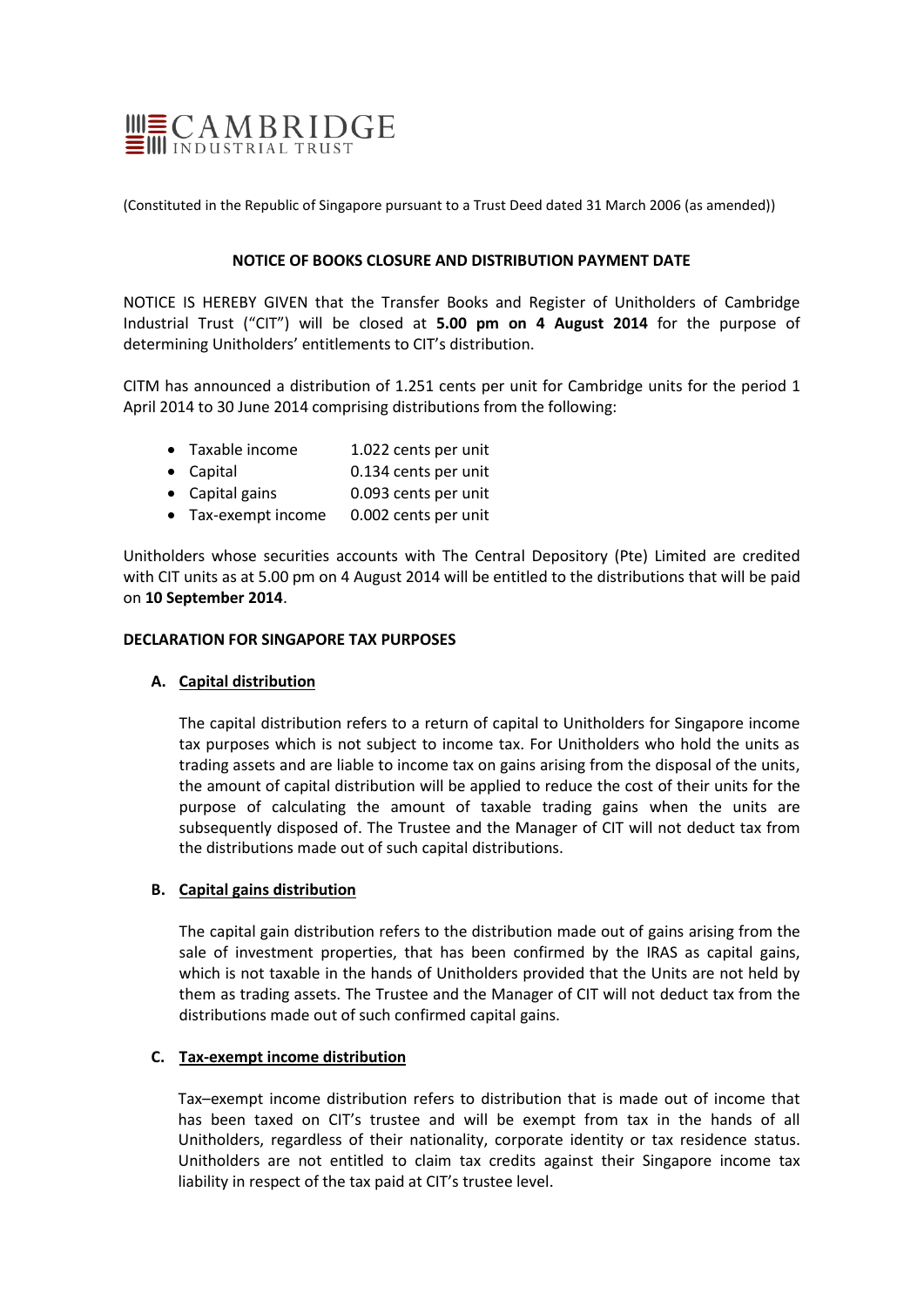# **D. Taxable income distribution**

Tax will be deducted at source from the taxable income distribution in certain circumstances. The following section describes the circumstances in which tax will or will not be deducted from such distribution.

- 1. The Trustee and Manager of CIT will not deduct tax from distributions made out of CIT's taxable income that is not taxed at CIT's level to:
	- (a) Unitholders who are individuals and who hold the units either in their sole names or jointly with other individuals;
	- (b) Unitholders which are companies incorporated and tax resident in Singapore;
	- (c) Unitholders which are Singapore branches of foreign companies that have obtained specific approval from the Inland Revenue Authority of Singapore to receive the distribution from the Trustee of CIT without deduction of tax; or
	- (d) Unitholders which are non-corporate entities (excluding partnerships) constituted or registered in Singapore, such as:
		- (i) institutions, authorities, persons or funds specified in the First Schedule to the Income Tax Act (Cap. 134);
		- (ii) co-operative societies registered under the Co-operative Societies Act (Cap. 62);
		- (iii) trade unions registered under the Trade Unions Act (Cap. 333);
		- (iv) charities registered under the Charities Act (Cap. 37) or established by an Act of Parliament; and
		- (v) town councils.
- 2. For distributions made to classes of Unitholders that do not fall within the categories stated under Note D1 above, the Trustee and the Manager of CIT will deduct tax at the rate of 10% if the Unitholders are foreign non-individual investors. A foreign nonindividual investor is one which is not a resident of Singapore\* for income tax purposes and:
	- (a) which does not have a permanent establishment^ in Singapore; or
	- (b) which carries on any operation in Singapore through a permanent establishment in Singapore, where the funds used to acquire the units in CIT are not obtained from that operation.
- 3. Unitholders are required to complete the applicable Section A, B or C of the "*Declaration for Singapore Tax Purposes Form A*" ("**Form A**") if they fall within the categories (b) to (d) stated under Note D1 or Section D of Form A if they qualify as a foreign non-individual investor as described under Note D2.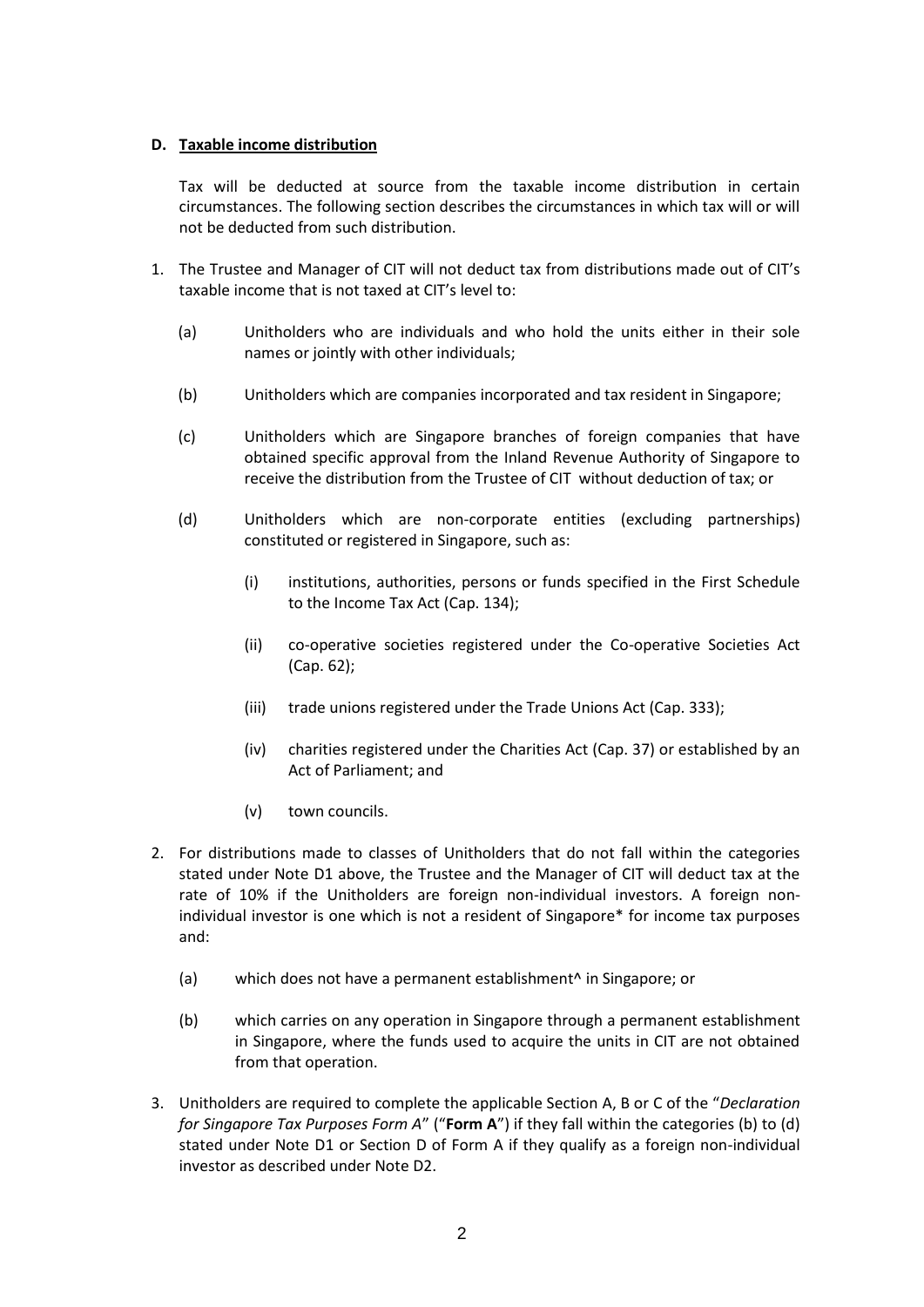4. The Trustee and the Manager of CIT will rely on the declarations made in Form A to determine (i) if tax is to be deducted for the categories of Unitholders listed in (b) to (d) under Note D1; and (ii) if tax is to be deducted at the rate of 10% for distributions to foreign non-individual investors as described under Note D2.

# 5. **Unitholders who fall within class (a) under Note D1 are not required to submit Form A.**

- 6. Unitholders who do not fall within the classes of Unitholders listed in Note D1 and Note D2 above can choose not to return Form A as tax will be deducted from the distributions made to them at the prevailing corporate tax rate in any case.
- 7. The Trustee and the Manager of CIT will deduct tax at the prevailing corporate tax rate from distributions made out of CIT's taxable income that is not taxed at CIT's level, in respect of units held by depository agents except where the beneficial owners of these units are:
	- (a) Individuals and the units are not held through a partnership in Singapore;
	- (b) Qualifying unitholders as listed in categories (b) to (d) under Note D1; or
	- (c) Foreign non-individual investors.

For units held through the depository agents, the depository agents must complete the "*Declaration by Depository Agents for Singapore Tax Purposes Form B*" ("**Form B**") and its annexes (Annex 1 for individuals, Annexes 2 and 2.1 for qualifying Unitholders and Annex 3 for foreign non-individuals).

- 8. Form A and Form B (and its annexes) will be sent to Unitholders and depository agents respectively, by CIT's Unit Registrar, B.A.C.S. Private Limited, on or around **11 August 2014**.
- 9. Unitholders (Form A) and the depository agents (Form B and its annexes) will have to complete the forms legibly and send it to the Unit Registrar such that it is received by **5.00 p.m. on 26 August 2014**. The Trustee and the Manager of CIT will rely on the declarations made in Form A and Form B to determine if tax is to be deducted. Failure to comply with any of these requirements will render Form A and Form B invalid and the Trustee and the Manager of CIT will be obliged to deduct the appropriate amount of tax from the distributions in respect of which this announcement is made.
- 10. Unitholders who hold units under the Central Provident Fund Investment Scheme (CPFIS) and the Supplementary Retirement Scheme (SRS) do not have to return the Form as they will receive gross distributions paid to their respective CPFIS and SRS accounts.

## 11. **Distribution Reinvestment Plan (DRP)**

The Manager of CIT has determined that DRP will apply to the distributions for the period from 1 April 2014 to 30 June 2014. The DRP provides the Unitholders with an option to receive fully paid units in CIT in lieu of the cash amount of the distributions (including any final or other distributions) which is declared on the units held by them after the deduction of any applicable income tax.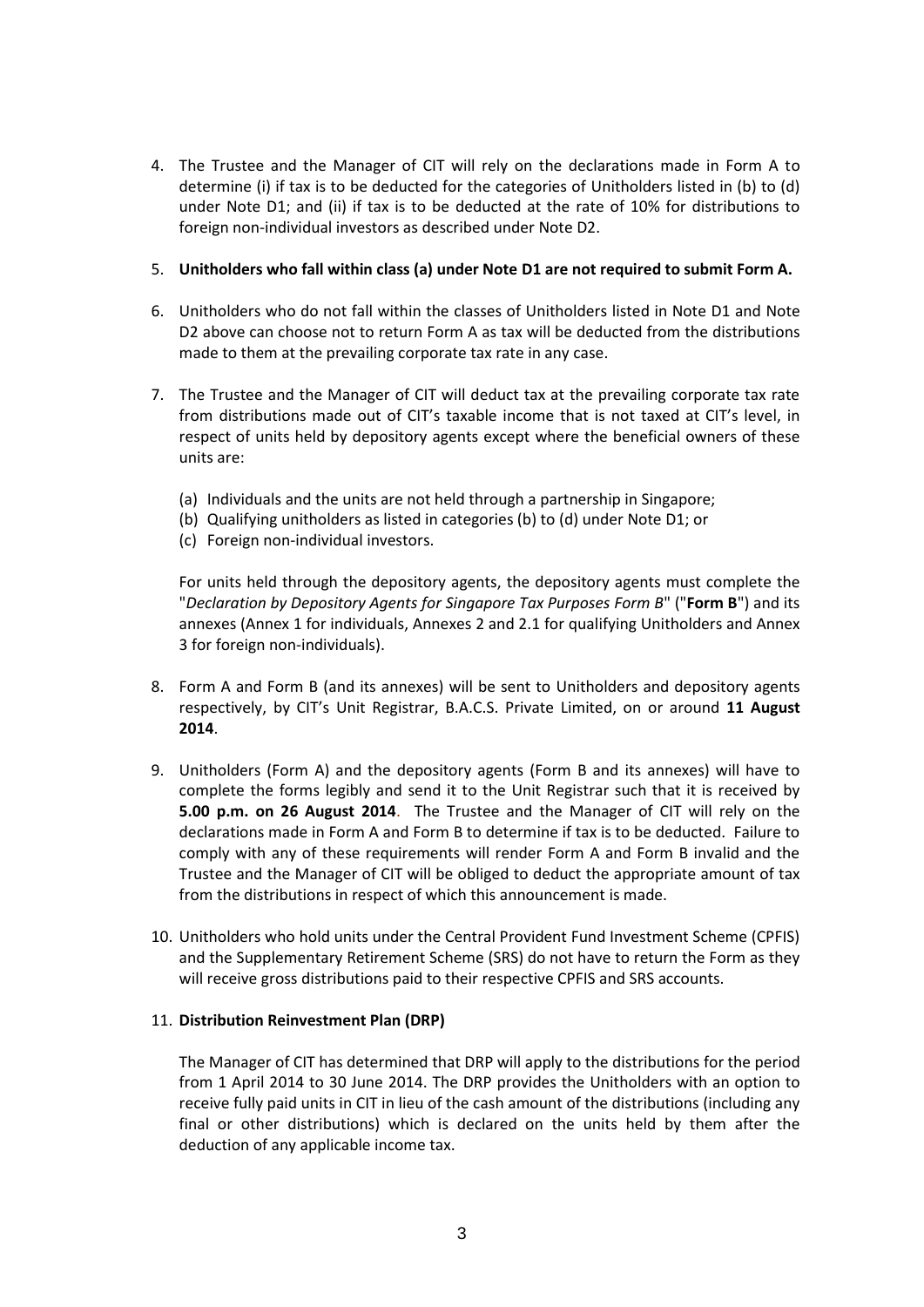A Unitholder will have the following three choices in respect of his distributions:

- elect to receive a cash distribution on his existing units held;
- elect to receive an allotment of DRP Units credited as fully paid in lieu of the cash amount of the distribution entitlement; or
- elect to receive an allotment of DRP Units, in lieu of part of the cash amount of the distribution entitlement credited as fully paid and the remaining distribution entitlement in cash.

The pricing of the DRP units issued will be based on the market price to be announced by the Manager on **5 August 2014**, less a discount of 2%.

Unitholders who wish to participate in the DRP will have to complete the Notice of Election and send it to the Unit Registrar such that it is received by **5.00pm on 26 August 2014.**

Unitholders who do not choose to participate in the DRP will receive the distributions in cash. Such Unitholders need not complete the Notice of Election.

## **IMPORTANT REMINDER**

**Unitholders and the depository agents must complete and return the "***Declaration for Singapore Tax Purposes Forms A and B (and its annexes)" to* **B.A.C.S. Private Limited's office by 5.00 pm on 26 August 2014 in order to receive the distributions either at gross or at net as described above.**

#### **DECLARATION IN INCOME TAX RETURN**

This distribution is considered as income for the year 2014. Beneficial owners of these distributions, other than those who are exempt from tax on distributions, are required to declare the taxable income component of the distributions as taxable income in their income tax return for the Year of Assessment 2015.

## **IMPORTANT DATES AND TIMES**

| <b>Timeline</b>                    | Event                                                                                                                                                                                       |
|------------------------------------|---------------------------------------------------------------------------------------------------------------------------------------------------------------------------------------------|
| 9.00 a.m., Thursday, 31 July 2014  | Units will be traded ex-date                                                                                                                                                                |
| 5.00 p.m., Monday, 4 August 2014   | Close of CIT's Transfer Books and Register of<br>Unitholders                                                                                                                                |
| 5.00 p.m., Tuesday, 26 August 2014 | Unitholders and depository agents must have<br>completed and returned the "Declaration for<br>Singapore Tax Purposes Form A and Form B" to<br>the Unit Registrar, B.A.C.S. Private Limited. |
| Wednesday, 10 September 2014       | Payment of distribution                                                                                                                                                                     |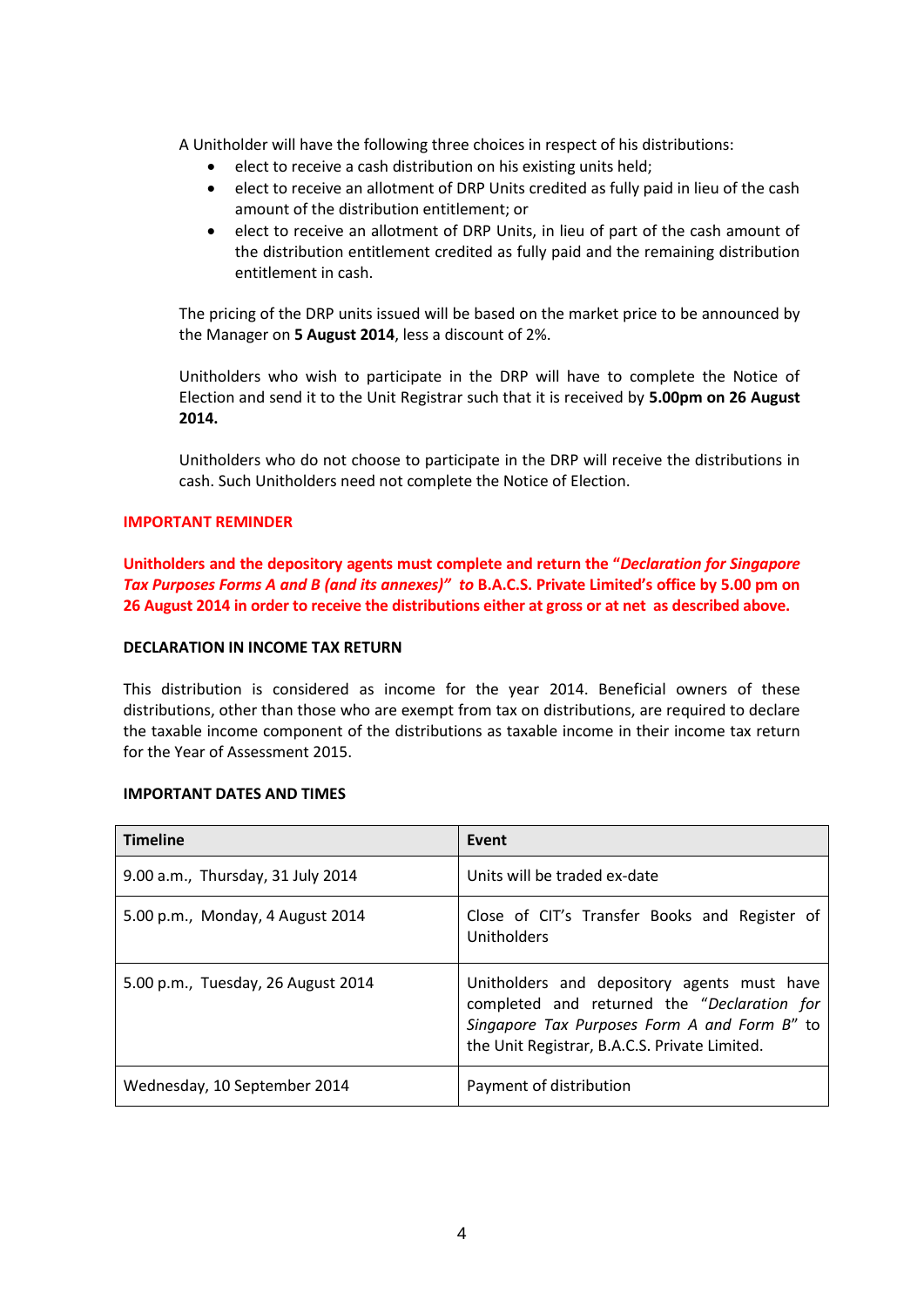Should Unitholders have any queries in relation to these procedures, please do not hesitate to contact:

Cambridge Industrial Trust Management Limited Ms Caroline Fong Head of Investor Relations and Corporate Communications (65) 6222 3339 caroline.fong@cambridgeITM.com

By Order of the Board Cambridge Industrial Trust Management Limited (as Manager of Cambridge Industrial Trust) Company Registration No.: 200512804G, Capital Markets Services Licence no.: 100132-2

Philip Levinson Chief Executive Officer and Executive Director 24 July 2014

#### **Notes**

- A Company is not a resident of Singapore if the management and control of its business is exercised outside Singapore.
- ^ Under the Singapore Income Tax Act, permanent establishment means a fixed place where business is wholly or partly carried on including a place of management, a branch, an office, a factory, a warehouse, a workshop, a farm or plantation, a mine, oil well, quarry or other place of extraction of natural resources, a building or work site or a construction, installation or assembly project. A unitholder shall be deemed to have a permanent establishment in Singapore if it:
	- (i) carries on supervisory activities in connection with a building or work site or a construction, installation or assembly project; or
	- (ii) has another person acting on the Unitholder's behalf in Singapore who:
		- (a) has and habitually exercises an authority to conclude contracts;
		- (b) maintains stock of goods or merchandise for the purpose of delivery on its behalf; or
		- (c) habitually secures orders wholly and almost wholly for the Unitholder or for such other enterprises as are controlled by the Unitholder.